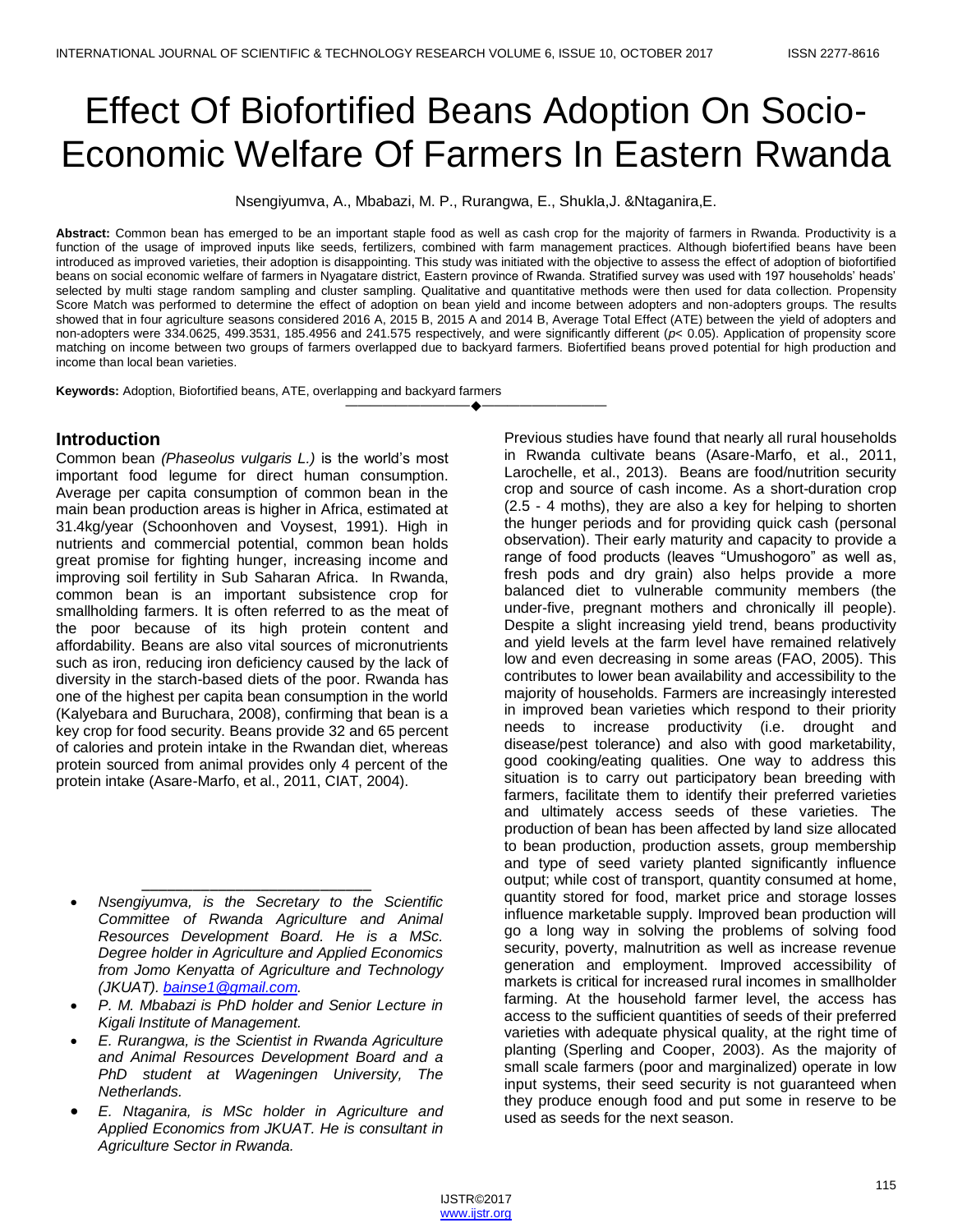## **Biofortified beans production in Rwanda**

In Rwanda, bean is the crop that receives the most research attention, followed by sweet potato and banana (Karangwa, 2007). The bean research program at Rwanda Agriculture Board (RAB), formally Institut des Sciences Agronomiques du Rwanda (ISAR), in collaboration with international partners such as International Center for Tropical Agriculture (CIAT) and Harvet Plus, has released nearly 100 bean varieties over the last four decades (PABRA, 2012, RAB, 2012).By that partnership, ten biofortified bean varieties have been released from those 100 varieties (Harvest Plus, 2013). Biofortified beans varieties have 40% more iron than typical bean varieties. Develop a self-sustaining seed market that serves the needs of small farmers on an ongoing basis. Develop a bean brand for grain market. Develop effective distribution channels that promote beans. Develop/increase health and nutrition awareness. Develop best farming techniques, e.g. climbers, and promote the use of fertilizers (and other approaches to increase productivity). Develop a market information channel that helps small farmers improve their production and market planning. Most farmers who sell beans do so immediately after harvest and may later purchase beans for food and even seed. Most (88%) of farmers cite their social networks (neighbors, extended family and friends) as their main sources of information about new varieties (Harvest Plus, 2013). The majority of seed "recyclers" and new seed acquirers got their (original) seeds from local markets. Beans are being sold to primary traders on rural markets at small distances from the farm. Wholesalers are based in and around Kigali and receive their supplies from a network of traders. Typically, retailers will collect beans from the wholesalers, but they may also collect them directly from primary traders. Subsistence cultivation of beans in Rwanda: Input Supply-Production-Consumption. Commercial cultivation in rural areas: Input Supply-Production-Primary trader-Consumption. Commercial cultivation of beans for urban areas: Input Supply-Production-Primary trader-Wholesale-Retail-Consumption (Harvest Plus, 2013). Smallholder market participation is highly influenced by factors of production as well as transaction costs. (Key et al., 2000) have alluded that high transaction costs is one of the key reasons for smallholder farmers' failure to participate in markets and supply the right quantity of produce. (Abdulai and Birachi, 2009).The analysis of constraints hindering use of improved varieties with stakeholders revealed that the main constraint to adoption of bean improved varieties was associated with limited accessibility to seeds (PABRA, 2005). Adoption of biofortified beans production is of considerable importance because it is expected to improve bean productivity, increase income, and reduce hidden hunger and improving rural livelihoods as it is recognized as an important source of human dietary protein and calories. But in general perspective in Rwanda average bean yields is disappointing, (NISR, 2014 ) reported that the general bean production was 731.4 kg/ha for bush bean and 1024.6 kg/ha for climbing bean, but as pertains to biofertified beans so far no study done to indicate whether these adopted biofortified bean have increased yield per ha. No research shows that biofortified bean adopters have increased their income against non-adopters. This research has investigated the effect of adoption of biofortified beans on

socio-economic welfare of famers in Nyagatare district, eastern province which used to grow bush beans. This research also has assessed the effects of the adoption of those beans on bean farm production to the farmers' adopters while analyzing the economic effect to adopters compared to non-adopters. Also it has provided the measures to be taken in father more dissemination of biofortified bean varieties process

# **Methodology**

# **Study Area**

This research was conducted in eastern province of Rwanda in Nyagatare District. Nyagatare district grows bush bean. Nyagatare district is the largest and second most populated district in Rwanda. It is located in Eastern Province. Nyagatare occupies the northeastern extremity of Rwanda bordering Uganda in the North, Tanzania in the East, Gatsibo District in the South, and Gicumbi District of the Northern Province in the West. See the map of this district on figure 1 below. Nyagatare has an area of 1741 km<sup>2</sup>, what makes it the largest district in Rwanda. With a population of 466,944 in 2012, Nyagatare is the second most populated district of Rwanda only after Gasabo District of Kigali City with 530,907 inhabitants. This is an 83% increase from 2002 since the population was only 255,104. This sharp rises in the population is due to the major movement of the population from other parts of the country in search of land. The District of Nyagatare is characterized, in general, by lowly inclined hills separated by dry valleys for a long period of the year (June–October). The District is located in the granite low valley whose altitude is 1513.5m. This kind of topographical layout constitutes an important potentiality for modern and mechanized agriculture. Following the government policy in place, and following the agro ecological conditions, beans and maize, have been chosen as priority crops to be grown in Nyagatare, since 2007 (CIP, 2007). Also the agriculture polices in Rwanda taking in place is to shift from subsistence agriculture to commercial agriculture. The reason why the government of Rwanda prioritized the use of improved varieties, maximizing the use of inputs so that to get the high yield possible. The biofortified beans varieties as improved bean varieties rich in iron and protein are disseminated for the purpose of getting high yield and fighting against malnutrition. RWR 2245 is biofortified bean variety used to grown in Nyagatare district. It is bush bean, grown in low and medium altitude zones, the yield of 2.5Mt/ha, resistant to pests and diseases.(RAB, 2012).

# **Data collection**

The population of interest were cooperatives cultivating biofortified bean varieties working with Rwanda Agriculture Board (RAB) and Harvest Plus or not and individual farmers working/not with RAB or Harvest Plus growing beans in the same areas with those cooperatives in different sectors of Nyagatare district. The sample unity was farmers' household heads. Primary data have been collected through personal and face-to-face interview using the questionnaires. Totally, 197 randomly selected household heads have been covered under the survey in four sectors of Nyagatare district: Karangazi, Katabagemu, Mimuli, Nyagatare and Rukomo. The interview schedule was first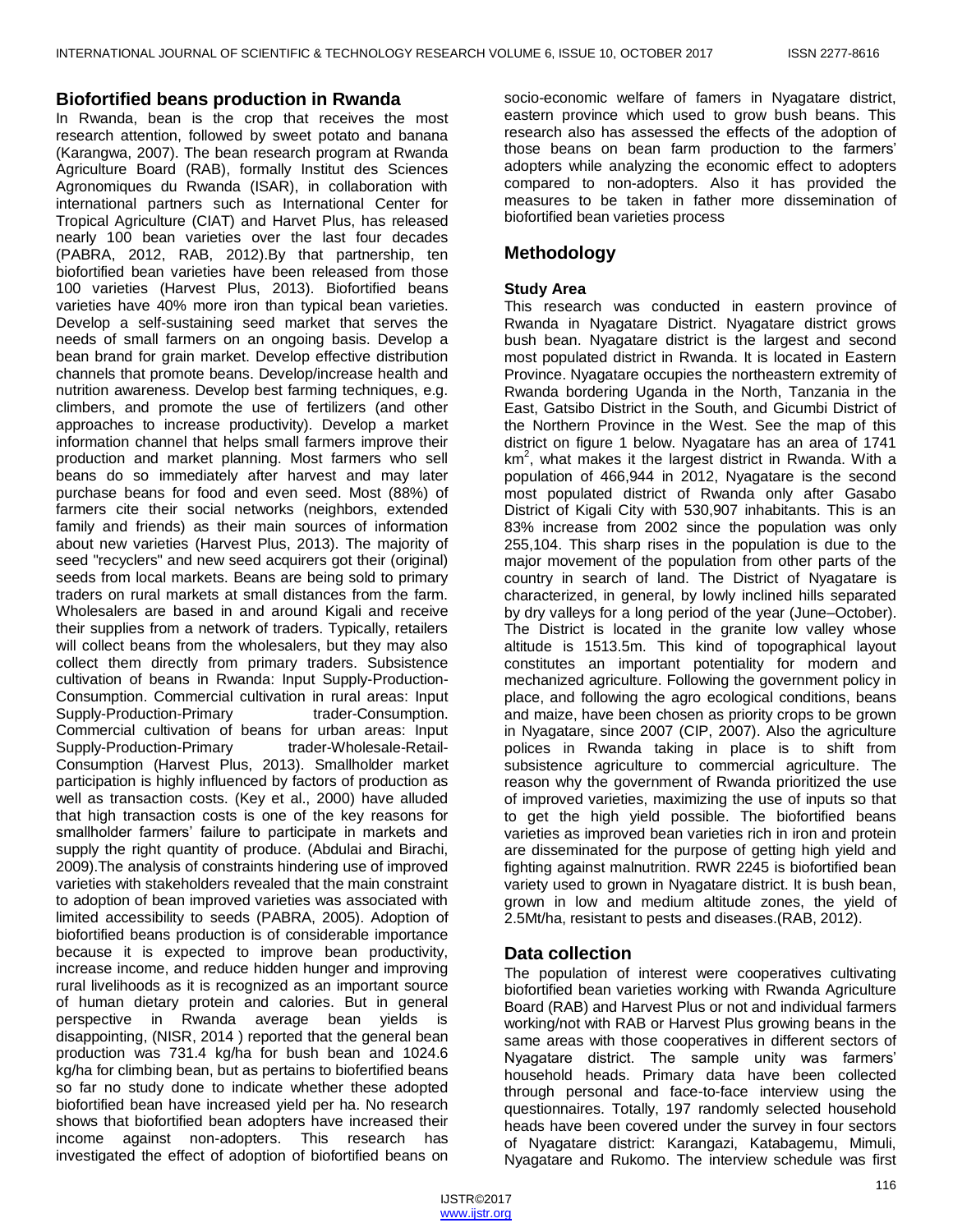tested at the farm level on 10 randomly selected farm households. Pre-test enabled to know whether farmers will clearly understand the interview schedule. As a result, some unnecessary questions have been deleted but those found important have been incorporated in the final version of the interview schedule (questionnaire)

#### **Data analysis**

Data collected were screened, coded and analyzed using the Statistical Package for Social Sciences (SPSS), 16th version and STATA with Probit and Propensity Score Matching (PSM)

#### **Empirical models**

Accordingly, farmers who were not grown biofortified bean variety (RWR 2245) in 2016 A, and growing local varieties were considered as non-adopters, while farmers who were growing RWR 2245 were considered as adopters. To determine the effect of adoption of biofortified beans on bean farm yield and determining the effect of adoption of biofortified beans on farmers' income have been analyzed using propensity score matching model.

#### **Propensity score matching**

The observable variables eliminate sample selection bias (Heckman and Navarro, 2004). PSM constructs a statistical comparison group by matching every individual observation of adopters with an observation with similar characteristics from the group of non-adopters. In essence, matching models create the conditions of an experiment in which adopters and non- adopters are randomly assigned, allowing for the identification of a causal link between action choice and outcome variables. The seminal explanation of the PSM method is available from Rosenbaum and Rubin (1983), and its strengths and weaknesses are elaborated, for example, by Dehejia and Wahba (2002), Heckman et al. (1998), Caliendo and Kopeinig (2008), and Smith and Todd (2005). Propensity score matching is a two-step procedure. First, a probability model for adoption of biofortified bean varieties is estimated to calculate the probability (or propensity scores) of adoption for each observation. In the second step, each adopter is matched to a non-adopters with similar propensity score values, in order to estimate the average treatment effect for the treated (ATT). Several matching methods have been developed to match adopters with non-adopters of similar propensity scores

## **Results and Discussions**

The selected sample consisted of 197 of which 107 (54.31%) have been adopted the cultivation of biofortified beans and 90(45.69%) non-adopters as it is described in Table 1.

| <b>Table 1:</b> Adoption of biofortified beans in sampled farmers |
|-------------------------------------------------------------------|
|-------------------------------------------------------------------|

| Full      |     | Adopters   |       |    | Non-adopters |  |
|-----------|-----|------------|-------|----|--------------|--|
| <u>No</u> | %   | N <u>o</u> | %     | No | %            |  |
| 197       | 100 | 107        | 54.31 | 90 | 45.69        |  |

#### **1. The effect of adoption of biofortified beans on adopters and non-adopters'bean farm yield**

#### **1.1 Effect of adoption on bean farm yield for season A, 2016**

In agriculture season 2016 A, the sampled farmers 197, only 102 have grown beans where adopters were 52 and non adopters were 50. The average yield in adopters group was 1527.059 kg ha $^{-1}$  while in non adopters group, the average yield was 840.4444 kg ha $^1$ . The analysis showed a statistical significant difference between those two groups with P <0.001 at 95% of confidence level. This means, the farmers who have grown the biofortified bean variety (RWR 2245) obtained high yield than the farmers grown non biofortified bean varieties. This also shows that the average yield of bean has increased in this 2016 A agriculture season compared to the low yield published by the National Institute of Statistics of Rwanda (NISR) where the average bean yield was 731.4 kg ha<sup>-1</sup> for bush bean in 2013 B. (NISR, 2013). With the percentage of bean yield increase of 80%, the analysis from propensity score matching has shown the ATT (ATET) were 673.4913 kg ha<sup>-1</sup> while the ATE was 660.2295 kg ha<sup>-1</sup>. This means that the adopters were better of getting  $660.2295$  kg ha<sup>-1</sup>more than nonadopters while the average treatment effect on treated were 673.4913 kg ha $^{-1}$ , and they were statistical significant with P<0.001 at 5% of level. See Table 2 and 3.

#### **1.2 Effect of adoption on bean farm yield for season B, 2015**

As it is shown in the Table 2 and 3, In agriculture season B 2015, beans have been grown by 196 farmers in 197 sample size meaning that only one farmer did not grow beans in sampled population with 106 and 90 adopters and non-adopters respectively. The average yield in adopters group was 1440.247 kg/ ha while in non-adopters group, the average yield was 825.4918 kg ha<sup>-1</sup> with the 75% of yield increase between adopters and non-adopters. The statistical significant of P<0.001 at 95% of confidence level between adopters and nonadopters, was realized. The ATT and ATE were 620.2469 kg ha<sup>-1</sup>and 621.0001 kg ha<sup>-1</sup> surplus in yield between adopters and non-adopters. This yield is also higher than that published by the National Institute of Statistics of Rwanda (NISR) in 2013 B. (NISR, 2013). But it has not yet reached the potential yield of 2Mt presented by Harvest Plus. Where the potential yield between 2000 to 2500 kg/ha for biofortified bean can be realized. (Lister, 2012)

#### **1.3 Effect of adoption on bean farm yield for agriculture season 2015 A**

For 2015 A, only 98 farmers in the sample of 197 farmers have grown beans with 47 and 52 of adopters and nonadopters respectively. Here the average yield of 831.0185 and 1609.748 kg/ha has been realized among non adopters and adopters respectively. ATET and ATE were 809.7473 kg ha<sup>-1</sup>and 799.7833 kg ha<sup>-1</sup> respectively. Thus, the farmers' adopters have benefited more yield than non adopters. The P value was less than 0.001 at confidence interval of 95%. It was found that the RWR 2245 growers have more yield than those farmers growing non biofotified ones with double increased yield between adopters and non-adopters (100%). But still the yield found is greater than that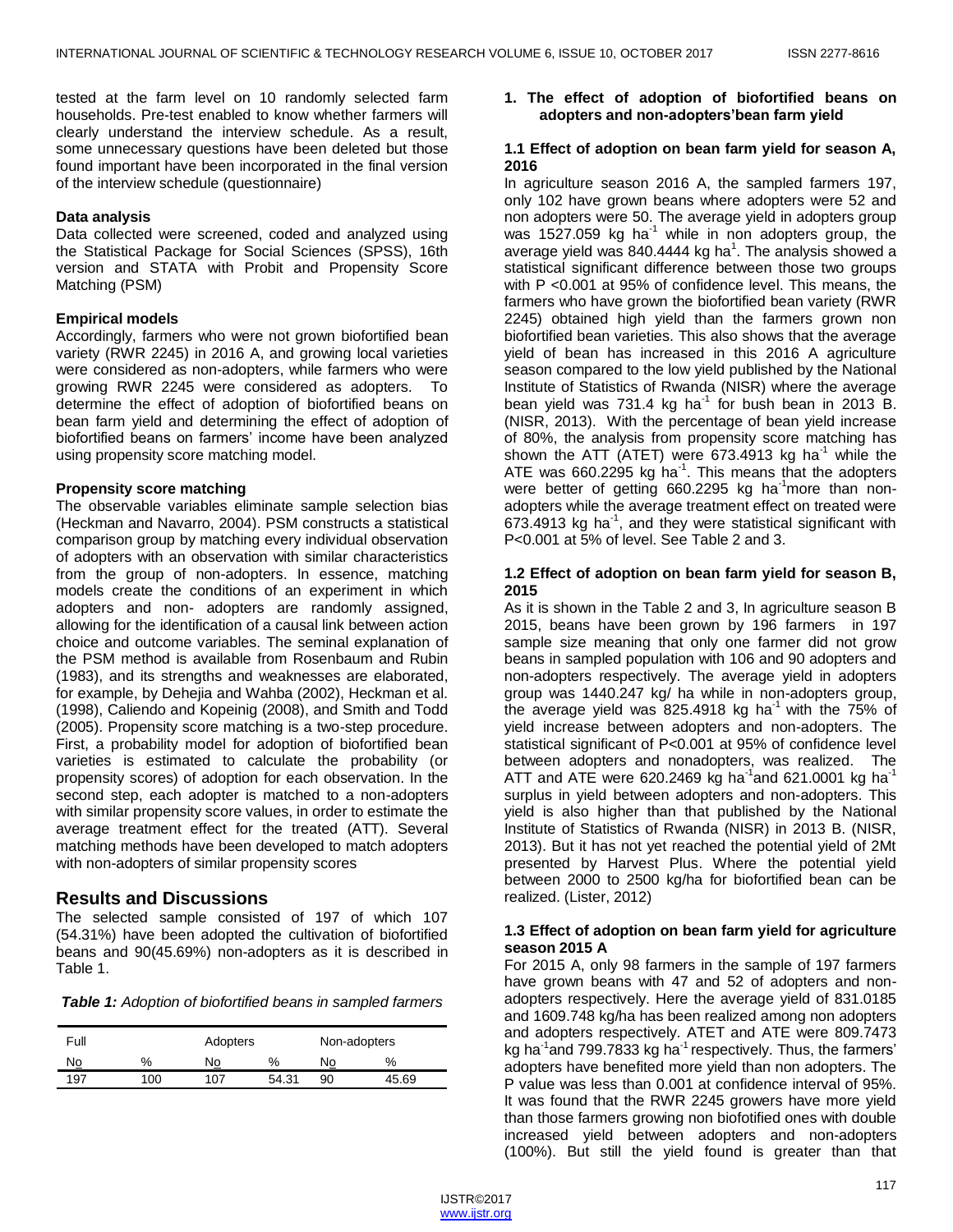published by the National Institute of Statistics of Rwanda (NISR) in 2013 B. (NISR, 2014). However, it has not yet reached the potential yield of 2Mt presented by Harvest Plus. Where the potential yield between 2000 to 2500 kg/ha for biofortified bean can be realized. (Lister, 2012). Table 2 and 3.

#### **1.4 Effect of adoption on bean farm yield for season 2014 B**

In 2014 B, both sampled farmers have grown beans with 90 and 107 adopters and non-adopters respectively. The average yield of adopters was 1088.993 kg ha<sup>-1</sup> while it was  $732.6473$  kg ha<sup>-1</sup> for non adopters. There was statistical significant difference among both groups with P<0.001 where the ATET and ATE were  $397.7493$  kg ha<sup>-1</sup> and  $367.4302$  kg ha<sup>-1</sup> respectively. It means that even if the mean yields are low compared to the previous season, the adopters' farmers benefited more. This yield of 732.6473 kg ha<sup>-1</sup> from non adopters group is similar to the average yield of 731.4 kg ha<sup>-1</sup> published by NISR, 2014. See the Tables 2 and 3. The yields found in both seasons, were high in adopters groups more than non adopters with the percentage increase of 91%. This yield increase in adopters group is in accordance with the findings by Gichangi, et al. (2013) who conducted a research on Assessment of Production and Marketing of Climbing Beans by Smallholder Farmers in Nyanza Region, Kenya, who said that, the level of adoption of improved variety influence the amount of yield obtained. This justify the hypothesis, that we reject Ho saying that the adoption of biofortified beans has no effect on bean farm yield and accept the H1 that adoption of biofortified beans has effect on the bean farm yield.

*Table 2: Effect of adoption of Biofortified beans on adopters and non-adopters' bean farm yield in 4 agriculture seasons (Analysis of t test with equal variances)*

| Season | Full | Mean<br>$(Kg ha^{-1})$ |            | Non-adopters                       |            | <b>Adopters</b>                       | <b>Diff</b>            |     | t-test                  |
|--------|------|------------------------|------------|------------------------------------|------------|---------------------------------------|------------------------|-----|-------------------------|
|        | Obs  |                        | <b>Obs</b> | <b>Mean</b> (Kg ha <sup>-1</sup> ) | <b>Obs</b> | <b>Mean (</b> $Kg$ ha <sup>-1</sup> ) | Mean<br>$(Kg ha^{-1})$ | %   | P-value                 |
| 2016 A | 102  | 1190.483               | 50         | 840.4444                           | 52         | 1527.059                              | $-686.6142$            | 80  | $-8.9858$<br>$< 0.001*$ |
| 2015 B | 196  | 1157.962               | 90         | 825.4918                           | 106        | 1440.247                              | $-614.7556$            | 75  | $-14.450$<br>$< 0.001*$ |
| 2015 A | 99   | 1224.811               | 52         | 830.235                            | 47         | 1661.363                              | $-831.1277$            | 100 | $-13.032$<br>$< 0.001*$ |
| 2014 B | 197  | 621.672                | 98         | 426.9274                           | 99         | 814.4494                              | $-387.522$             | 91  | $-3.3686$<br>$0.0005*$  |

*\*, significant at 5% of level significant*

*Table 3: Estimation of treatment effect analysis based on matching algorithms on farmers bean yield (the surplus of yield in favor of adopters against non-adopters)*

| Season                               | <b>Surplus</b> | <b>Al Robust</b> |                         |           |       |                               |                      |          |  |
|--------------------------------------|----------------|------------------|-------------------------|-----------|-------|-------------------------------|----------------------|----------|--|
|                                      |                | <b>Obs</b>       | Coef.                   | Std. Err. | z     | P >  z                        | [95% Conf. Interval] |          |  |
| 2016 A                               | <b>ATET</b>    | 102              | 673.4913                | 81.12328  | 8.30  | 0.000                         | 514.4925             | 832.49   |  |
|                                      | ATE            | 102              | 660.2295                | 83.02714  | 7.95  | 0.000                         | 497.4993             | 822.9597 |  |
| 2015 B                               | <b>ATET</b>    | 196              | 620.2469                | 40.71277  | 15.23 | 0.000                         | 540.4513             | 700.0425 |  |
|                                      | ATE            | 196              | 621.0001                | 40.94257  | 15.17 | 0.000                         | 540.7541             | 701.2461 |  |
| 2015 A                               | <b>ATET</b>    | 99               | 809.7473                | 66.92813  | 12.10 | 0.000                         | 678,5705             | 940.924  |  |
|                                      | ATE            | 99               | 799.7833                | 66.40426  | 12.04 | 0.000                         | 669.6334             | 929.9333 |  |
| 2014 B                               | ATET           | 197              | 397.7493                | 116.0828  | 3.43  | 0.001                         | 170.2312             | 625.2674 |  |
|                                      | ATE            | 197              | 367.4302                | 111.1734  | 3.31  | 0.001                         | 149.5344             | 585.326  |  |
| Estimator: Propensity-Score Matching |                |                  | Treatment model: Probit |           |       | Number of matches $(m) = (5)$ |                      |          |  |

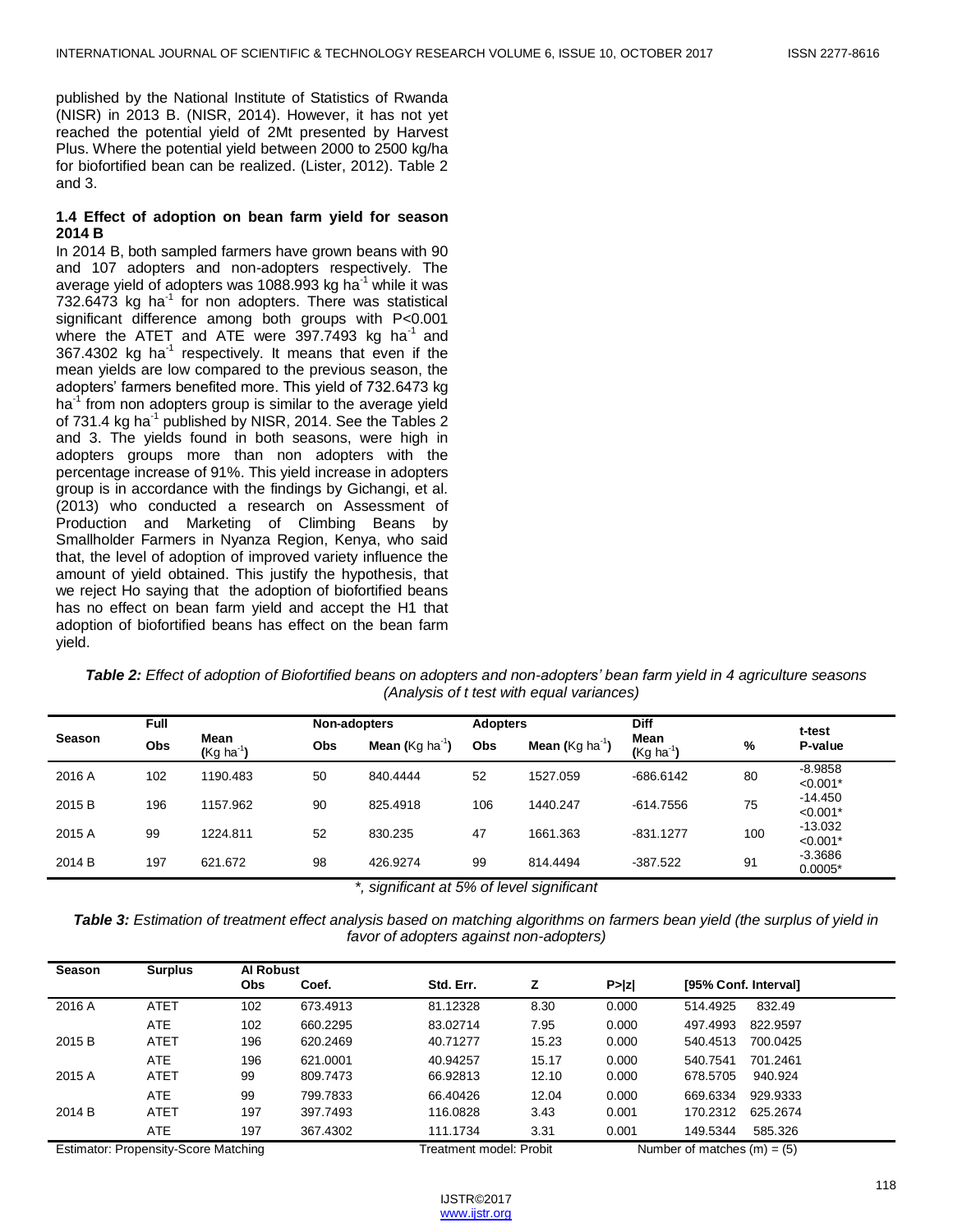#### **2. The effect of adoption of biofortified beans on adopters and non-adopters' income**

As it is described in Table 4 and 5, the amount of money received from sales of beans depended on the quantity of bean harvested, the quantity sold and availability of market. The mean income observed from money earned from sales of bean in adopters group, in 2016 A, 2015 B, 2015 A and 2014 B were 689462.8 RWF, 644919.4 RWF, 741714.3 RWF and 431959.8 RWF respectively. While the means income in non adoption group in 2016 A, 2015 B, 2015 A and 2014 B were 39454 RWF, 52710.11 RWF, 37090.38 RWF and 58668.04 RWF respectively. The ATET and ATE which measure the surplus of money in favor of adopters, were 820847.5 and 701218 Rwandan francs respectively in 2016 A, 1,153,805 and 1,150,131Rwandan francs respectively in 2015 B, 996919.9 and 834456.4 Rwandan francs respectively in 2015 A and 730460.5 and 722503.1 Rwandan francs. The analysis showed a statistical significance among the two groups with P<0.001 at 95% level of significant. This let us rejecting the hypothesis Ho that states, Adoption of biofortified beans does not increase farmers income. Those are very big effects between money earned among those two groups see the graphs below as they describe the location of income earned by the total bean yield sold.

*Table 4: Effect of adoption of Biofortified beans on farmers' income (analysis of t test with equal variances from sales of bean)*

| <b>Season</b> | Unit              | Full |          |            | Non-adopters |     | <b>Adopters</b> | <b>Diff</b> | Р-<br>test           |
|---------------|-------------------|------|----------|------------|--------------|-----|-----------------|-------------|----------------------|
|               |                   | Obs  | Mean     | <b>Obs</b> | Mean         | Obs | Mean            |             | value                |
| 2016 A        | Rwandan<br>francs | 102  | 442783.8 | 50         | 24664        | 52  | 844822.1        | $-820158.1$ | $-6.0885$<br>< 0.001 |
| 2015 B        | Rwandan<br>francs | 196  | 675433.4 | 90         | 52124.44     | 106 | 1204658         | $-1152534$  | $-6.5391$<br>< 0.001 |
| 2015 A        | Rwandan<br>francs | 81   | 514310.1 | 35         | 37090.38     | 46  | 1042298         | -733876.9   | $-6.0730$<br>< 0.001 |
| 2014 B        | Rwandan<br>francs | 197  | 440441.9 | 98         | 71640.82     | 99  | 805517.7        | -733876.9   | $-5.3963$<br>< 0.001 |

\*, significant at 5% level of significance

Due toa very big difference between the averages of income between the two groups. the analysis of the effect of adoption of biofortified bean to the income of the groups using propensity score matching, have been overlapped due to backyard farmers (that have less than 100 ms of farm, that to be matched with those hold big land is impossible). This is because, the non-adopters group produced on small scale land, get less yield, sold very low quantity on the low price, all of those resulted in the very big difference of income earned compared to adopters group. This caused the overlapping of the income analysis. See the figures below generated by propensity score matching analysis in every single season

*Figure 1: The distribution of adopters and nonadopters income gained from sales of bean in 2016 A (income in Rwandan francs)*



**RWR2245**: Biofertified bean variety grown in Nyagatare. **qty\_sold:** quantity of bean sold in 2016A. **total\_income**: total money earned from sales of bean in 2016 A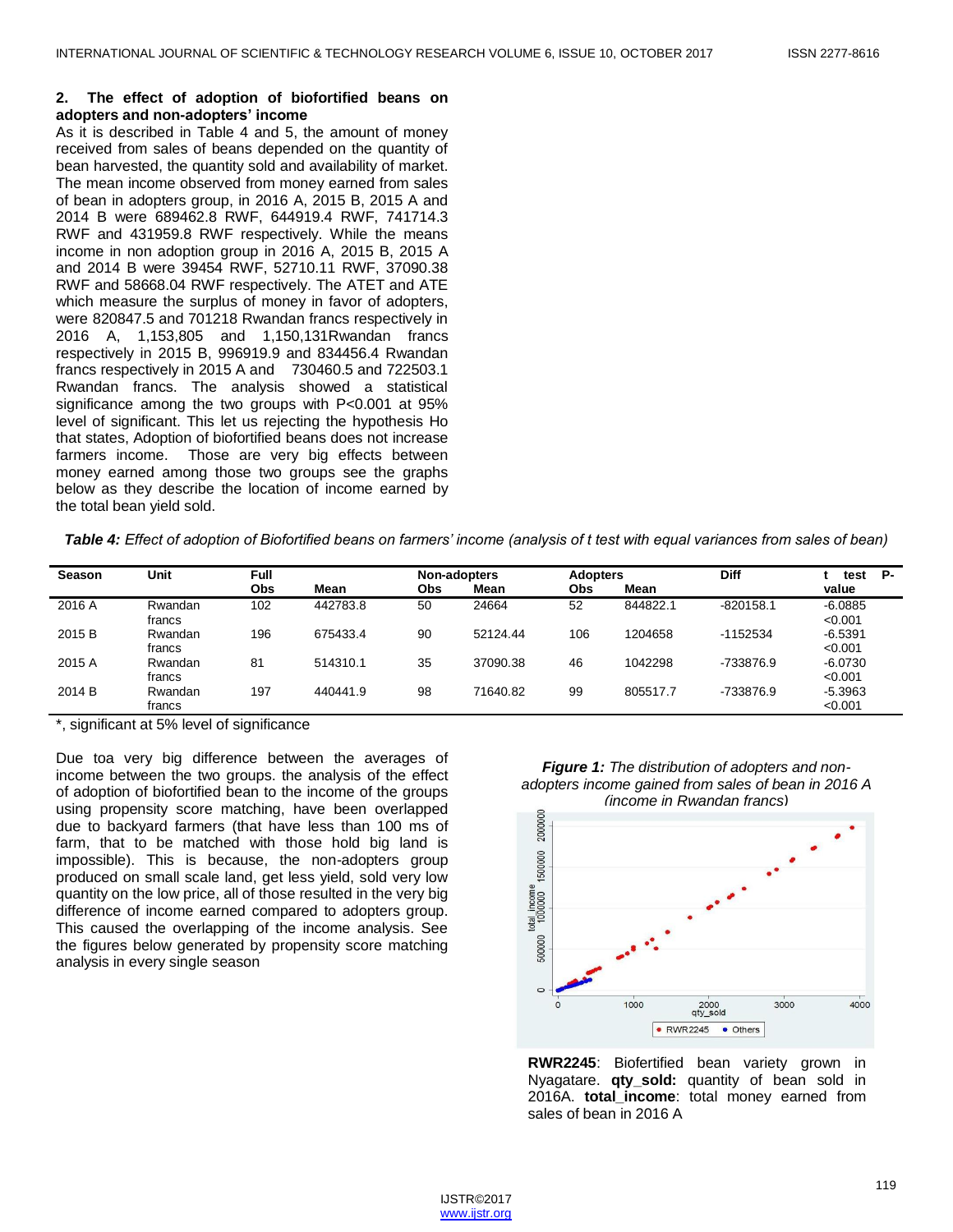*Figure 2: The distribution of adopters and nonadopters income gained from sales of bean in 2015 B (income in Rwandan francs)*



**RWR2245**: Biofertified bean variety grown in Nyagatare. **qty sold2**: quantity of bean sold in 2015 B. **total\_income2:** total money earned from sales of bean in 2015 B

#### *Figure 3: The distribution of adopters and nonadopters' income gained from sales of bean in 2015 A (income in Rwandan francs)*



**RWR2245**: Biofertified bean variety grown in Nyagatare. **qty\_sold4**: quantity of bean sold in 2014 B. **total\_income3:** total money earned from sales of bean in 2015 A





**RWR2245**: Biofertified bean variety grown in Nyagatare. **qty\_sold4**: quantity of bean sold in 2014 B. **total\_income4:** total money earned from sales of bean in 2014 B

## **Conlusion**

The aim of this study was to determine the effect of biofortified beans adoption on socio-economic welfare of farmers in eastern Rwanda. It was based first on assessing the effect of biortified beans on farmers bean yield then determining the effect of increased yield on farmers' income. The mean yield in different four seasons considered 2016 A, 2015 B, 2015 A and 2014 B have been shown the statistical significant difference between adopters and non adopters with significant average total effect at 95%. The mean yield in all four seasons in this study was found to be 86% for the yield increase in adopters. With propensity score matching, the average total effect between the farm bean productivity was statistical significant among adopters and non-adopters at 95% of level, and also the effect of income from sales of beans, was statistical significant among adopters and non adopters at 95% of level of significant. The results of the study indicate significant effect of income in comparison of treated to their counter parts on amounts of money received from sales of bean sold, this means the reliability of the findings and correlation. This is due to backyard farmers found in non adopters' group. Which results that, the non-adopters group grew local varities hence get low yield and low prices

## **Recommendation**

In view of the major findings and the above conclusions, the following recommendationsare drawn; the government (local or/and country) and other Non-Governmental Organization (NGOs) should do their part in creating awareness, facilitating the access and mobilizing farmers to adopt the biofertified beans so that farmers can improve

their agricultural productivity and then change their livelihood. Adoption of the biofertified bean varieties was observed to improve the productivity of the adopting farmers which provides them with high yield. Therefore, GOs and NGOs should facilitate the non-adopters to adopt